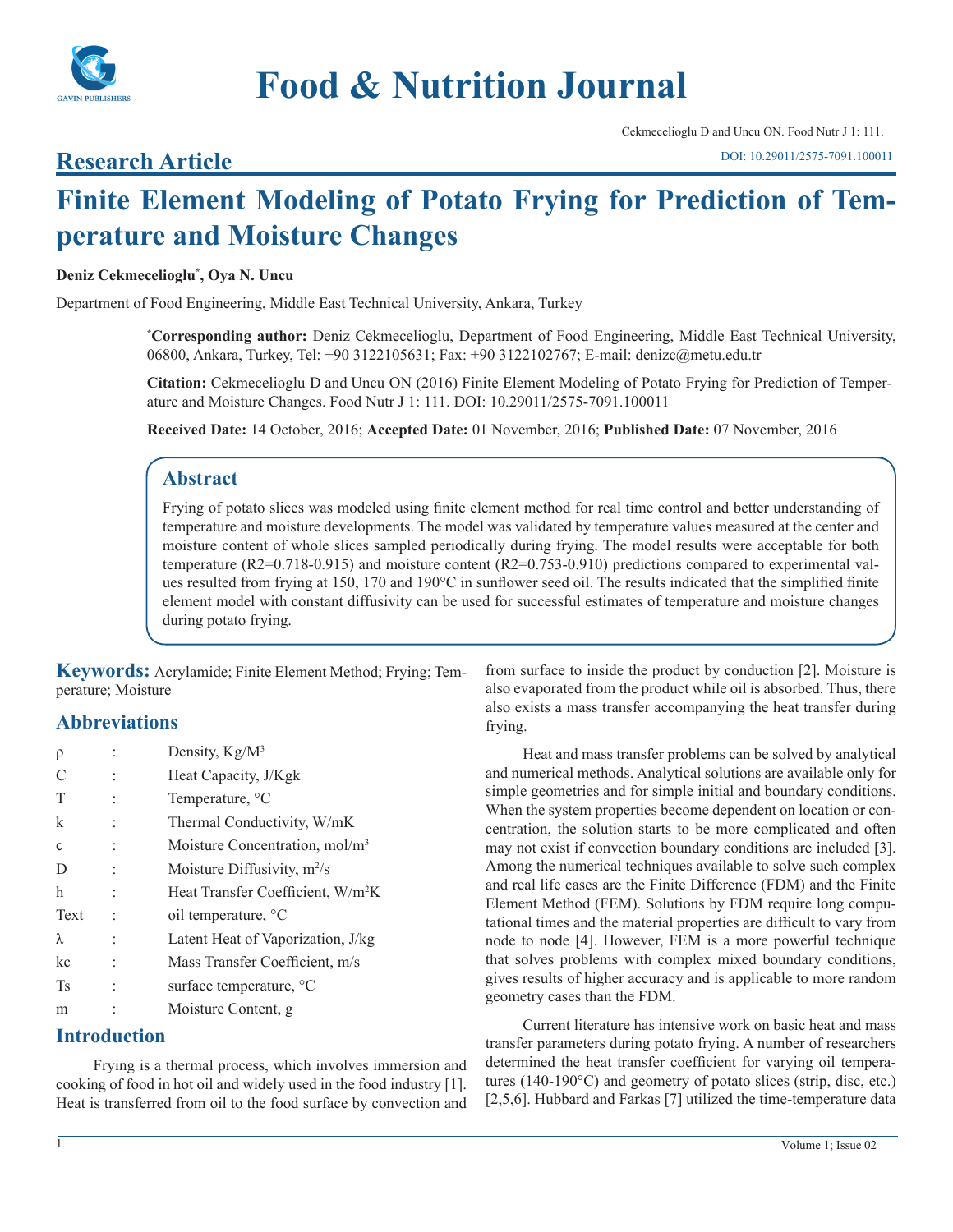to determine the heat transfer coefficient during frying of infinite potato cylinders. Yildiz et al. [8] determined mass transfer coefficient from time-moisture data of potato slices fried at 150-190°C. However, the use of heat and mass transfer parameters in predicting the temperature and moisture profiles over varying frying conditions still needs to be widespread.

Temperature is one condition associated with acrylamide formation in frying process although different mechanisms are available in literature. As Zyzak et al. [9] reported that N-glycosides formed by reaction of reducing sugar with asparagine results in significant amounts of acrylamide on heating. Becalski et al. [10] reported that temperatures  $>100^{\circ}$ C is required for acrylamide formation (as cited by Pedreschi et al. [11]. Tareke et al. [12] determined that acrylamide was formed above 120°C in potato chips. Due to the fact that acrylamide is not formed during boiling, higher temperatures and/or low moisture are needed for its formation [13]. It is also obvious that moisture distribution influences the temperature field by vaporization and by changes in thermal conductivity. Thus, temperature and moisture profiles are the major drivers of acrylamide formation and monitoring them is of beneficial task for quality of fried foods.

The main objective of this study is to model potato frying process by finite element method and to predict temperature and moisture profiles of potato slices, preferably in the centre location, making use of the inter-related heat and mass transfer equations. The modeling approach used in this study can contribute to optimization and real time process control of frying and similar processes.

#### **Materials and Methods**

#### **Frying**

Potato slices were cut into dimensions of 9.0 mm x 9.0 mm (Height x Width) by a manual French fry cutter and the length of each slice was adjusted to 70 mm using a knife. Frying experiments were conducted at temperatures of 150, 170, and 190°C in a temperature controlled electrical fryer (Sinbo, Model SDF-3804, China) of 1.0 L capacity using sunflower seed oil in four replicates for temperature and two replicates for moisture measurements.

#### **Temperature and moisture measurements**

Temperature was recorded every 30 s for frying temperatures of 150 and 170°C and every 15 s for 190°C at the center using a K-type thermocouple. The oil temperature was also checked using another thermocouple. For temperature experiments one slice was used at a time. Moisture content was determined by drying potato slices, sampled at 0, 30, 60, 90, 120, 150, 210, and 270 s of frying, to constant weight at 105°C.

#### **Heat and mass transfer models**

In order to characterize the temperature and moisture changes, each potato slice was modeled using partial differential equations accompanied with appropriate initial and boundary conditions as follows: For temperature, the general heat equation is;

$$
\rho C \frac{\partial T}{\partial t} + \nabla \cdot (-k \nabla T) = 0 \tag{1}
$$

For moisture distribution the diffusion equation is:

$$
\frac{\partial c}{\partial t} + \nabla \cdot (-D \nabla c) = 0 \tag{2}
$$

**Figure 1** shows a 3-D-geometry of the potato slices used in experimentation. Because the height and width of each slice are equal and the hot oil is equally surrounded the slices, use of symmetry allows us to reduce this to 2-D-geometry. Further symmetry in the cross section makes it also possible to model only one quarter of the geometry as shown in the shaded section (Figure 2). Both simplifications result in a 2-D-rectangular domain with dimensions of 4.5x35 mm (HxL), as presented in Figure 2.







Figure. 2: A 2-D-View of system domain: a) Regular rectangular structure b) meshed structure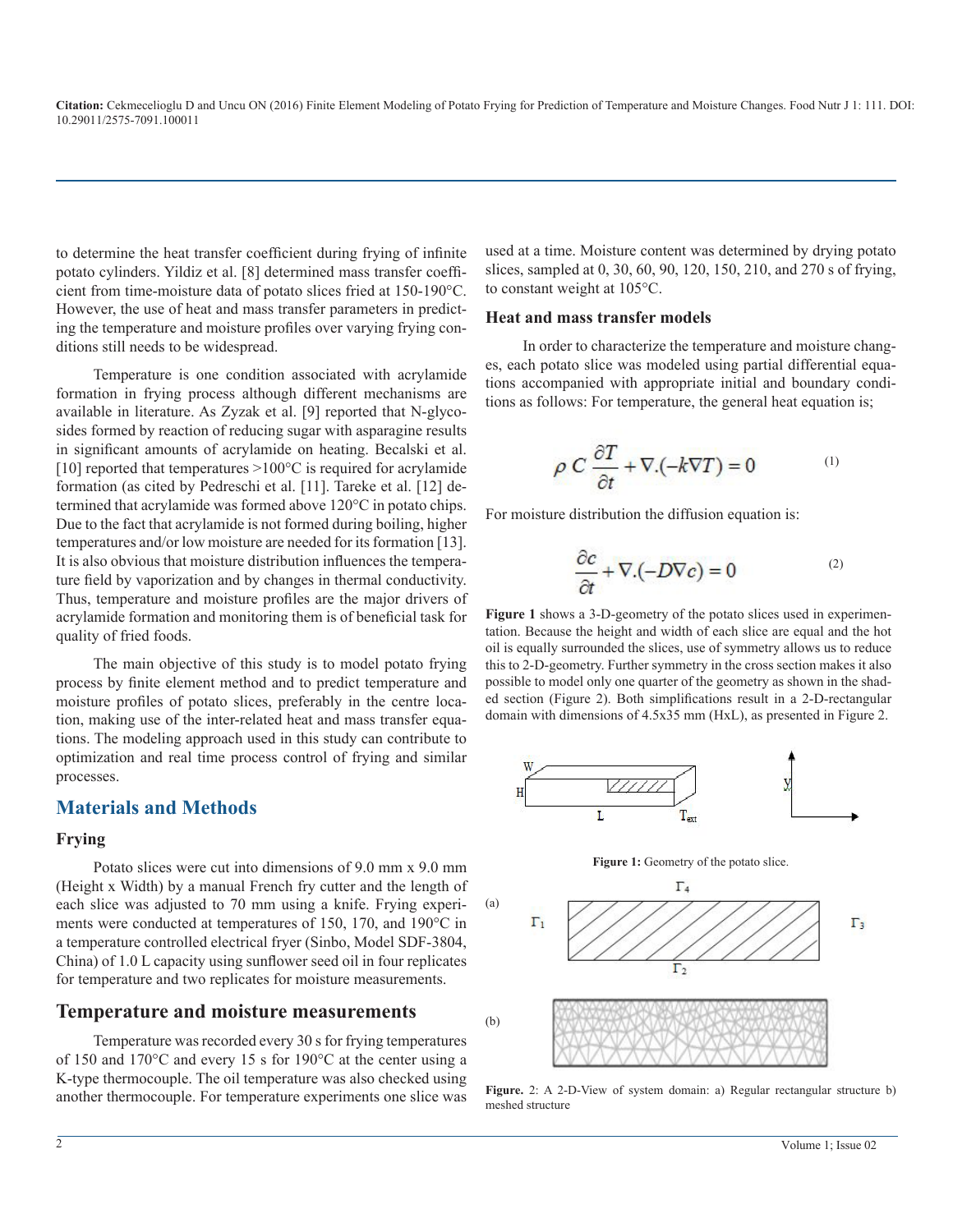The boundary conditions for the general heat transfer mode are;<br> $n(-k\nabla T) = 0$  at  $\Gamma_1$  (axisymmetry) (3)  $(3)$ 

 $n(-k\nabla T) = 0$  at  $\Gamma_2$  (insulation)  $(4)$  $n(k\nabla T) = h(T_{\text{ext}} - T) + n(D\lambda \nabla c)$  at  $\Gamma_3$  and  $\Gamma_4$  $(5)$ 

The boundary conditions for moisture diffusion are;

$$
n(-D \nabla c) = 0 \text{ at } \Gamma_1 \text{ and } \Gamma_2 \tag{6}
$$
  
\n
$$
n(D \nabla c) = \frac{h}{\rho C} (c_b - c) \text{ at } \Gamma_3 \text{ and } \Gamma_4 \tag{7}
$$
  
\nwhere  $k_c = \frac{h}{\rho C}$  \tag{8}

The initial conditions for heat and moisture variation are;

$$
T(0,x,y) = T_o
$$
 and  $c(0,x,y) = c_o$  (9)

The values and/or expressions of the physical parameters obtained from the literature to solve the coupled system of equations are listed in Table 1. The heat transfer coefficient (h) given in Eq. (8) was determined according to a methodology suggested by Hubbard and Farkas [7]. This methodology is simply based on measurements of potato surface temperature, oil temperature, and the water loss rate and substitution of these values into Eq. (10) to calculate the heat transfer coefficient. Thus, h can be expressed as a function of time or surface temperature of a potato slice and plugged into systems of equations.

| Component | <b>Definition</b>           | Value or expression                                                 | Reference |
|-----------|-----------------------------|---------------------------------------------------------------------|-----------|
|           | Density                     | 1090                                                                | [8]       |
|           | Heat capacity               | 3517                                                                | [8]       |
|           | Thermal conductivity        | $1.05 - 1.96x10 - 2T + 1.9x10 - 4T2$                                | 15        |
|           | Diffusivity                 | $9.2x10-9(150°C), 11.0x10-9$<br>$(170^{\circ}C)$ , 18.2x10-9(190°C) | [8]       |
|           | Latent heat of vaporization | 2257                                                                | 16        |

**Table 1:** Values of parameters found from literature for the model.

$$
h = \frac{dm}{dt} \frac{\lambda_{vap}}{A(T_{oil} - T_s)} \qquad (10)
$$

#### **FEM Analysis**

Heat transfer equation coupled with moisture diffusion equation was solved using Heat Transfer Module of COMSOL Multiphysics 3.3a (Stockholm, Sweden), a package program based on finite element method. A 2-D-rectangular coordinate system with a triangular element mesh (total elements are 308, and number of degrees of freedom is 1354) was processed for global solution (Figure 2a,b). Temperature and moisture plots were generated and their values were computed for further statistical analyses using the post-processing menu of the software.

#### **Statistical analysis**

Difference measure test was used to compare model predictions to experimental values. This test involved calculation of coefficient of determination (R2), Root Mean Square Error (RMSE), and Mean Absolute Error (MAE). RMSE was also further fractionated into systematic and unsystematic counterparts for better assessment of the source of variation between the experimental and predicted values for temperature and moisture (this further analysis is not given here).

## **Results and Discussion**

#### **Temperature and moisture**

Frying experiments were conducted to validate the FEM predictions. Potato slices of 9.0mm thick and 70mm long, as mentioned before were fried at temperatures of 150, 170, and 190°C. Temperature was measured at the center location and the results are given in Figures 3. A rapid temperature rise from initial levels of 14-15 $\rm ^{\circ}C$  to  $\rm \geq 100\rm ^{\circ}C$  was observed at all frying temperatures. The center temperature remained at about 101-107°C throughout the frying experiments (Figures 3). This observation was attributed to the high interior moisture, which prevented temperatures from increasing to higher level (see also Figures 4). Similar temperature profiles were reported in other studies [5,6,8].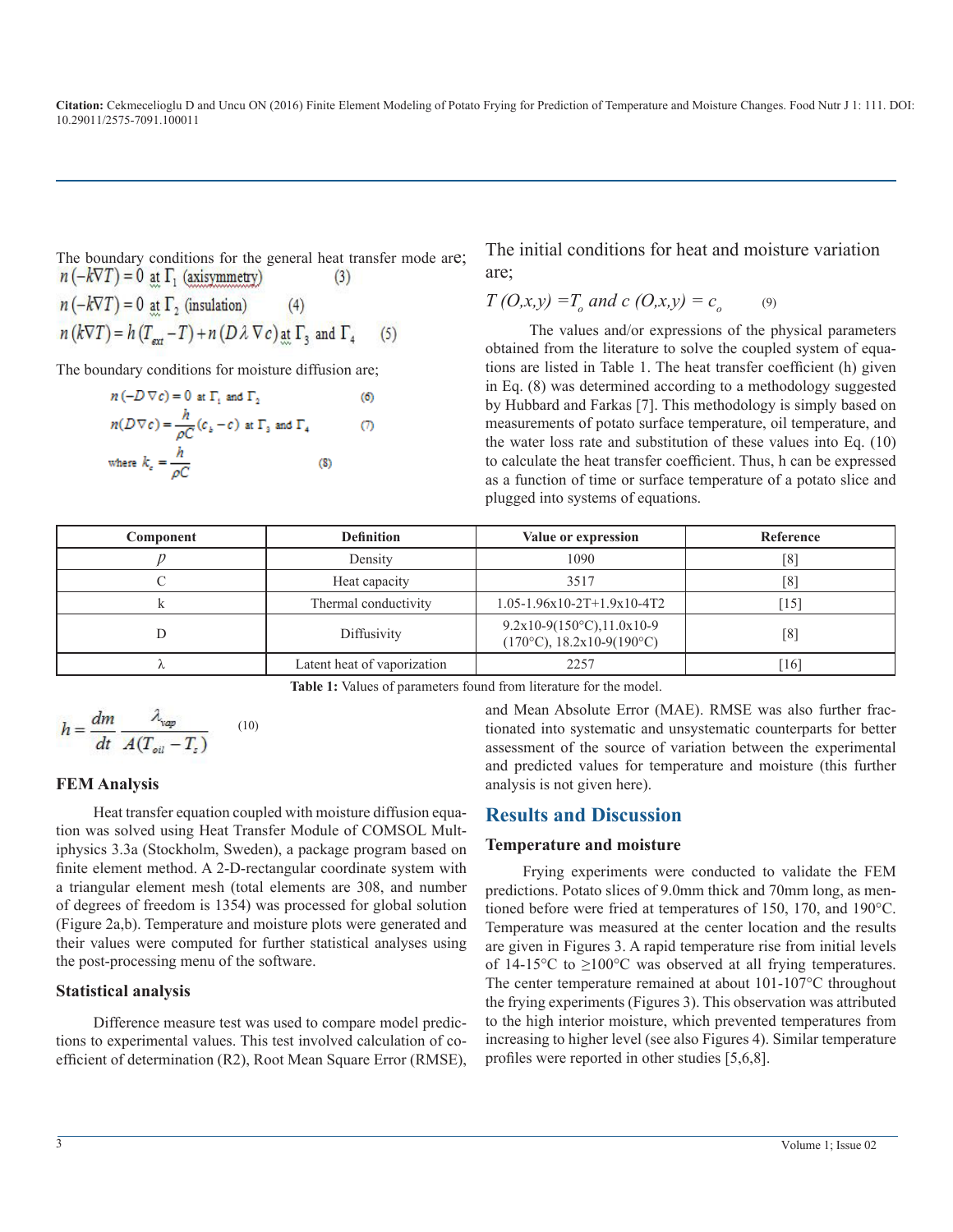

**Figure 3:** Experimental and predicted center temperatures of potato slices during frying at 150, 170, and 190°C for the first 240, 180, and 150 s, respectively.



**Figure 4:** Moisture contents of potato slices during frying at 150, 170, and 190°C.

Initial moisture content of potato slices ranged between 79 and 81% and decreased to about 63-72% after 270 s of frying process (Figures 4). Higher moisture drop was observed at higher frying temperature (e.g. 190°C) because an increase in temperature increases the kinetic energy of water molecules, which enhances the moisture removal in the form of vapor. The moisture loss rate reduced as frying proceeded. The moisture decrease observed in this study was opposite to the results of Sahin et al. [5], who observed lower moisture levels due to using thinner potato slices (3mm) but similar to results of Farinu and Baik [6].

#### **FEM simulation results**

FEM simulation results of temperature and moisture values are also presented in Figures 3 and 4, respectively. A rapid initial change in temperature, as observed in experimental results, was successfully simulated by the model. However, the initial rate of increase differed from the observed data. The variation between experimental and predicted data was similar for frying temperatures of 150°C (R2=0.910 and RMSE=11.5°C) and 170°C (R2=0.915 and RMSE=10.6°C) but higher for 190°C, which possessed higher RMSE values (18.3°C) and lower R2 values (R2=0.718). The maximum temperature and the final steady state values reached agreed well for all frying temperatures (Figures 3). The larger deviation at 190°C could be attributed to the limitation of the constructed model, which assumed no change in surface conditions through the course of frying process. According to the study of Costa et al. [2], at higher frying temperatures the water loss rate is higher and results in vapor bubbles on the surface, which present an additional resistance to heat transfer from oil to the center. In contrast, if the bubbles flow away from the surface, the resulting increased motion at high water loss rate increases the heat transfer coefficient (h). Furthermore, the reported h-values in the literature are between 250 and 300 W/m2K for a temperature range of 170- 190°C in the absence of bubbling and greater about 40 to 80% of these values in the case of bubbling [2,14]. Therefore, high values of heat transfer coefficient can mimic desirable bubble effect and low values approve the existence of the reverse effect. Because our calculated h-values are in the low region (366 to 62 W/m2K), the reverse bubble effect was concluded to exist and to cause the larger deviation between observed and predicted temperatures at frying temperatures of 170°C.

Measured moisture contents are compared to predicted values in Figures 4. The moisture content gradually decreased, as indicated by both experimental and predicted values. The model predictions remained higher than the measured values in all frying temperatures. The variation was the highest for mid-frying temperature of 170°C (R2=0.781, RMSE=0.06%, and MAE=0.05%) while the results for 150°C (R2=0.753, RMSE=0.03%, and MAE=0.02%) and 190°C (R2=0.910, RMSE=0.03%, and MAE=0.03%) agreed better to experimental values. It is well known that resistance to mass transfer is created by both internal resistances to mass diffusion and the surface resistance. In this study, a constant diffusivity coefficient for each frying temperature was considered and the values were taken from the study of Yildiz et al. [8] (See also Table 1). Thus, the predictions could be improved with the measured diffusivity values during frying process. The FEM model simulated frying temperatures of 150-170°C better than 190oC, which implies a need for improvement of the model for high temperatures. However, the moisture was predicted well in all conditions with low RMSE and MAE values. The results of this study indicated that the simplified FEM model can be used to predict temperature and moisture changes of potato slices during frying. The results also provide a basis for real time quality control and optimization.